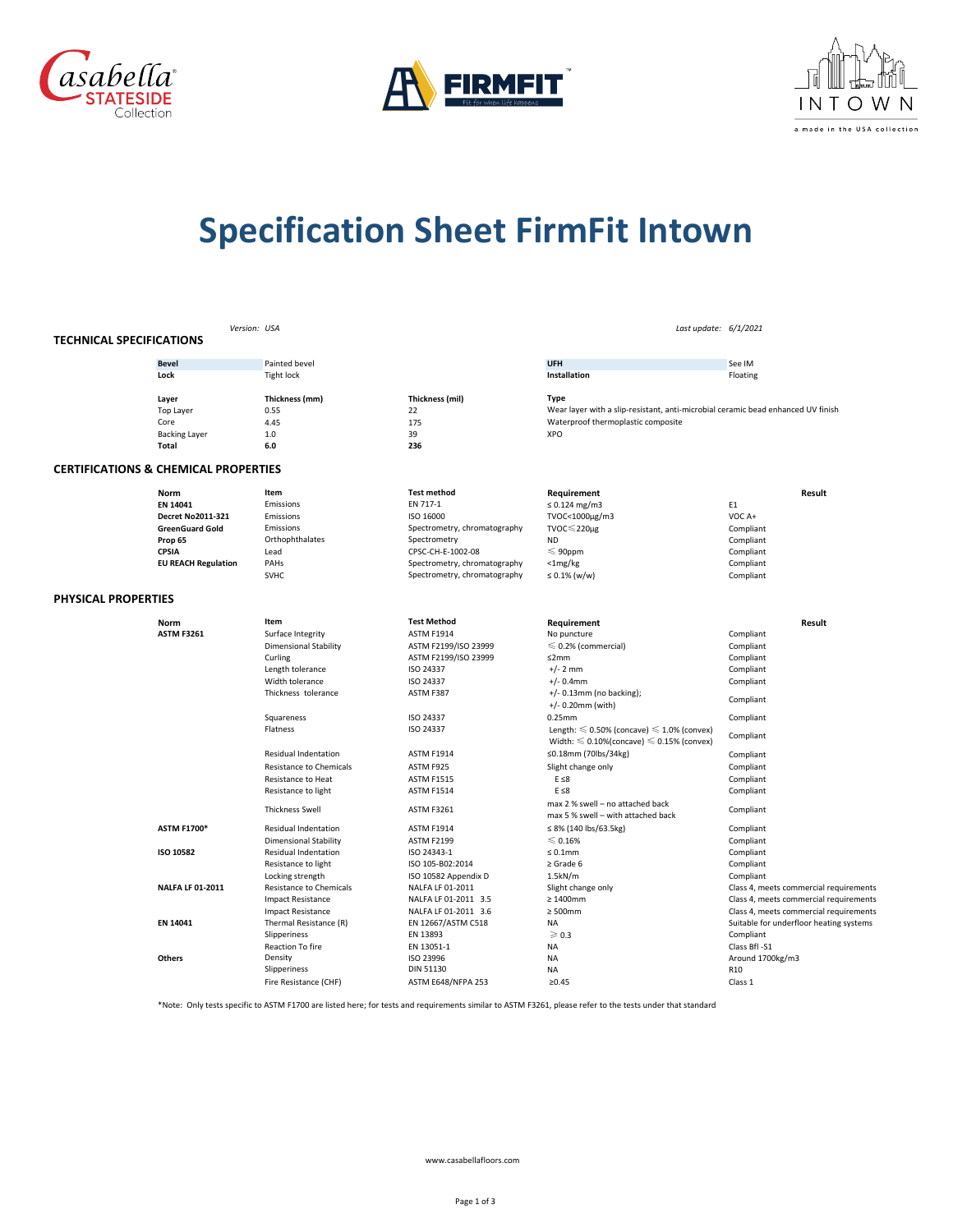## **LEED SCORECARD**

LEED was developed to address all buildings everywhere, regardless of where they are in their life cycle. From hospitals to data centers, from historical buildings to those still in the design phase, there is a LEED certif

| <b>LEED Programme</b><br><b>Certifcation</b>         | Category                               | <b>Credit Title</b>                                                                                            | <b>LEED Points Attainable</b>       | <b>Credit Description</b>                                                                                                | How our product contributes<br>to obtaining LEED points                                                                                                                                                                                           |
|------------------------------------------------------|----------------------------------------|----------------------------------------------------------------------------------------------------------------|-------------------------------------|--------------------------------------------------------------------------------------------------------------------------|---------------------------------------------------------------------------------------------------------------------------------------------------------------------------------------------------------------------------------------------------|
| BD+C                                                 | <b>Indoor Environmental</b><br>Quality | Credit 1: Enhanced Indoor Air Quality<br>Strategies - Option 2 Additional<br>Enhanced IAQ Strategie - option D | 1 point ID&C,<br>2 points Retail CI | To reduce concentrations of chemical that can<br>damage air quality, human health, productivity,<br>and the environment. | 1. Formaldehyde emission are less than<br>0.05mg/m3, TVOCs are less than 0.5mg/m3.<br>2. The product is GreenGuard Gold certified.                                                                                                                |
| <b>Building Design</b><br>and Construction           |                                        | Credit 2: Low-Emitting Materials-<br>Option1 Flooring                                                          | 1 point                             |                                                                                                                          | 1. VOC emission are less than 0.5mg/m3.<br>2. The products is GreenGuard Gold certified.                                                                                                                                                          |
|                                                      |                                        | Credit 4: Indoor Air Quality<br>Assessment - Option 2 Air Testing                                              | 2 points                            | To establish better quality indoor air in the<br>building                                                                | 1. Formaldehyde emission are less than<br>0.05mg/m3, TVOCs are less than 0.5mg/m3.<br>2. The product is GreenGuard Gold certified.                                                                                                                |
|                                                      |                                        | Credit 9: Acoustic Performance                                                                                 | 2 points                            | To provide effective acoustic design                                                                                     | The product has a high acoustic performance.<br>IIC and STC test report are available on<br>request                                                                                                                                               |
|                                                      | <b>Material &amp; Resource</b>         | Credit 4: Material ingredient-Option<br>$\mathfrak{p}$                                                         | 1 point                             | Minimize the use and generation of harmful<br>substances                                                                 | The product is 100% REACH compliant                                                                                                                                                                                                               |
|                                                      |                                        | Credit 6 - PBT source reduction: lead,<br>cadmium and copper                                                   | 1 point                             | To reduce the release of persistent,<br>bioaccumulative, and toxic chemicals                                             | The product is free of lead, cadmium and<br>copper                                                                                                                                                                                                |
| D+M<br><b>Building Operations</b><br>and Maintenance | <b>Material &amp; Resource</b>         | Credit 3: Purchasing - Facility<br>maintenance and renovation                                                  | 1 point                             | To reduce the environmental harm from<br>materials used in building renovations                                          | 1. The product is 100% REACH compliant<br>2. Formaldehyde emission are less than<br>0.05mg/m3, TVOCs are less than 0.5mg/m3. 3.<br>Test repost according to ISO 16000 is available<br>on request.<br>3. The product is GreenGuard Gold certified. |
| <b>HOMES</b>                                         | <b>Indoor Environmental</b><br>Quality | Credit 2: Contaminant Control-<br>Option 4 Air Testing                                                         | 1 point                             | Demonstrate that contaminants do not exceed<br>concentration levels listed                                               | The products is GreenGuard Gold certified.                                                                                                                                                                                                        |
| Homes                                                |                                        | Credit 7: Low-Emitting Materials                                                                               | 0.5 point                           | To reduce occupants' exposure to airborne<br>chemical contaminants                                                       | The product is GreenGuard Gold certified and<br>meet the requirements of CA Section 01350.<br>The product is made with ULEF or non-added<br>formaldehyde material                                                                                 |
|                                                      | <b>Material &amp; Resource</b>         | Prerequiste - Durability management 0 point (Prerequiste)                                                      |                                     | To promote durability and performance of the<br>building                                                                 | The product is water resistant                                                                                                                                                                                                                    |
|                                                      | <b>Indoor Environmental</b>            | Credit 1: Enhanced Indoor Air Quality<br>Strategies - Option 2 Additional                                      | 1 point ID&C,                       | To reduce concentrations of chemical<br>contaminants that can damage air quality,                                        | 1. Formaldehyde emission are less than<br>0.05mg/m3, TVOCs are less than 0.5mg/m3.                                                                                                                                                                |
|                                                      | Quality                                | Enhanced IAO Strategies - option D                                                                             | 2 points Retail CI                  | human health, productivity, and the                                                                                      | 2. The product is GreenGuard Gold certified.                                                                                                                                                                                                      |
| ID+C                                                 |                                        | Credit 2: Low-Emitting Materials-<br>Option1 Flooring                                                          | 1 point                             |                                                                                                                          | 1. VOC emission are less than 0.5mg/m3.<br>2. The products is GreenGuard Gold certified.                                                                                                                                                          |
| <b>Interior Design</b><br>and Construction           |                                        | Credit 4: Indoor Air Quality<br>Assessment - Option 2 Air Testing                                              | 2 points                            | To establish better quality indoor air in the<br>building                                                                | 1. Formaldehyde emission are less than<br>0.05mg/m3, TVOCs are less than 0.5mg/m3.<br>2. The product is GreenGuard Gold certified.                                                                                                                |
|                                                      |                                        | Credit 9: Acoustic Performance                                                                                 | 2 points                            | To provide workspaces and classrooms effective<br>acoustic design                                                        | The product has a high acoustic performance.<br>IIC and STC test report are available on<br>request                                                                                                                                               |
|                                                      | <b>Material &amp; Resource</b>         | Credit 4: Material ingredient-Option<br>$\overline{2}$                                                         | 1 point                             | Minimize the use and generation of harmful<br>substances                                                                 | The product is 100% REACH compliant                                                                                                                                                                                                               |